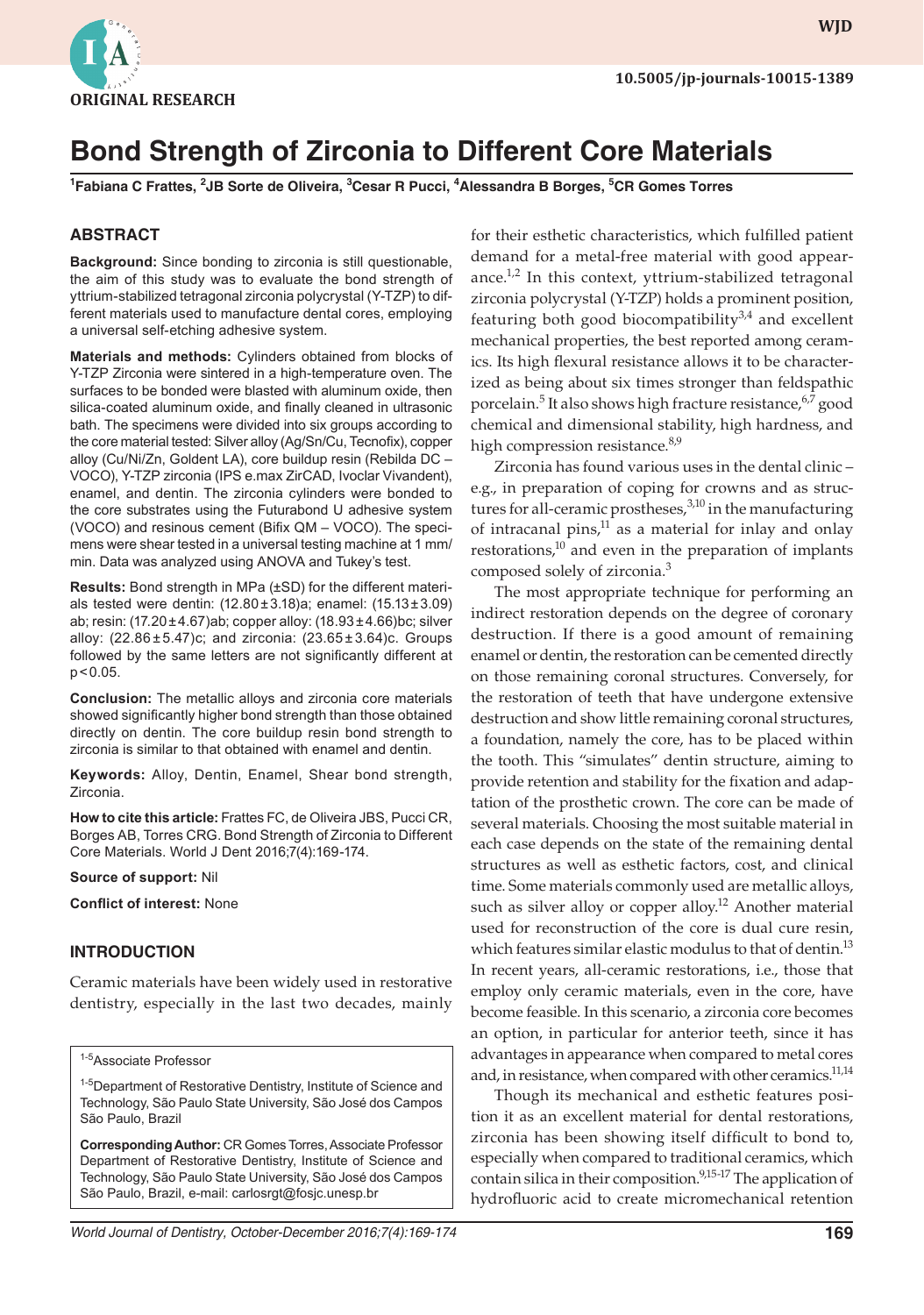is ineffective for this material, due to the absence of a vitreous phase. Applying a silane-based primer, which increases bonding in silica-based ceramics, also has no conditioning effect on untreated zirconia surfaces, precisely because of their low chemical reactivity. In recent years, different approaches to improve bonding to zirconia have been explored in the literature, such as the use of phosphate acid ester monomers (notably MDP), zirconate coupling agents, $^5$  and organic silanes. $^{18}$  In this sense, it is noteworthy that the purely chemical methods have shown little success in maintaining long-term bonding. Some experiments have shown that the bond strength of several compounds to zirconia decreases substantially after thermal cycling.<sup>5,15</sup> To alleviate this problem, a common practice is to perform surface conditioning on zirconia before applying the adhesive system, using methods, such as sandblasting with aluminum oxide particles followed by silica coating,<sup>18</sup> and even plasma sprays.<sup>19</sup>

Previous studies on the bonding properties of zirconia have mostly focused on determining the bond strength between zirconia and the adhesive, and not in the efficacy or clinical applicability of a complete system, taking into account the presence of resinous cement in the interface. In particular, it has not been established which type of core material will make the zirconia-adhesive core system present the best clinical performance, especially regarding bonding. In this context, the ideal would be that different core materials would have proper bonding and that there would not be wide variations in the bond strength of zirconia to the different types of materials. However, since bonding to zirconia is notoriously difficult, some materials are expected to stand out. Thus, a study that investigates which material is best suited for the core when the crown is made of zirconia has immediate clinical applicability. Based on this, the aim of this study was to evaluate the bond strength of the zirconia-cement system to different core materials. The null hypothesis is that there are no significant differences on the bond strength of zirconia to the following materials: Dentin, enamel, composite resin, silver alloy, copper alloy, and zirconia.

# **MATERIALS AND METHODS**

The experimental methodology employed was shear bond testing. Cylindrical zirconia specimens (acting as of crowns) were cemented over specimens of various materials commonly used as cores, as well as over enamel and dentin. Details on materials used are shown in Table 1.

# **Specimen Preparation**

# *Zirconia "Crown" Preparation*

To act as crowns, 72 cylindrical samples were obtained from a block of Y-TZP Zirconia (IPS e.max ZirCAD, B40L,

|  | <b>Table 1:</b> Details about the materials used |
|--|--------------------------------------------------|
|--|--------------------------------------------------|

| Material             | Manufacturer                                  | <i><b>Ingredients</b></i>                                                                                                         | Batch   |  |
|----------------------|-----------------------------------------------|-----------------------------------------------------------------------------------------------------------------------------------|---------|--|
| IPS e.max®<br>ZirCAD | Ivoclar Vivadent.<br>Schaan.<br>Liechtenstein | Yttrium-stabilized<br>zirconium oxide                                                                                             | K54200  |  |
| Copper<br>alloy      | Goldent LA,<br>Cotia, SP, Brazil              | Copper, Nickel, Zinc                                                                                                              | N/A     |  |
| Silver alloy         | Tecnofix, São<br>Paulo, SP, Brazil            | 80% Silver, 17% Tin,<br>3% Copper                                                                                                 | N/A     |  |
|                      | Rebilda DC Voco, Cuxhaven,<br>Germany         | Bis-GMA, diurethane<br>dimethacrylate, BHT<br>and benzoyl peroxide                                                                | 1306479 |  |
| Futurabond<br>U      | Voco, Cuxhaven,<br>Germany                    | MPP (methacryloy-<br>loxy propyl dihydro-<br>gen phosphate),<br>organic acids, (di)<br>methacrylates,<br>amines (DABE)<br>and BHT | 1307060 |  |
| Bifix QM             | Voco, Cuxhaven,<br>Germany                    | Bis-GMA, benzoyl<br>peroxide and amines                                                                                           | 1235174 |  |

Ivoclar Vivadent, Schaan, Liechtenstein) using a diamond trephine mill with 2.67 mm of internal diameter. The samples were then sintered in a Sintramat high-temperature furnace (Ivoclar Vivadent, Schaan, Liechtenstein), resulting in specimens with a 2.22 mm of diameter and 2 mm height. A standardized surface conditioning of the samples was performed. The initial roughness was obtained by polishing with sandpaper (P120, P600, P800 and P1200, Extec, Enfield, CT, USA) using a circular polisher (DP-10, Panambra, São Paulo, Brazil). Subsequently, the surfaces to be bonded were sandblasted with 110 μm aluminum oxide particles (Rocatec Pre, 3M/ESPE, St. Paul, MN, USA), under pressure of 2.8 bar, for 15 seconds, at a 10 mm distance, and a 90° angle. The zirconia cylinders went through the process of silicatization, i.e., sandblasting with aluminum oxide particles coated with a thin layer of silicon dioxide (Rocatec Plus 3M/ESPE, St. Paul, MN, USA), with an average size of 110 μm, for 10 seconds, to induce the formation of tribochemical layer. All samples were cleaned in an ultrasonic bath for 20 seconds and air-dried.

# *Core Material and Dental Structure Preparation*

Specimens were prepared to act as cores (or remaining dental structures, in the cases of dentin and enamel). Six different types of substrate assigned to experimental groups as described below  $(n=12)$ .

1. *Silver alloy (Ag)*: Cylindrical specimens with diameter 6 mm and height 2 mm were prepared using an alloy containing silver, tin, and copper (Technofix, São Paulo, Brazil).

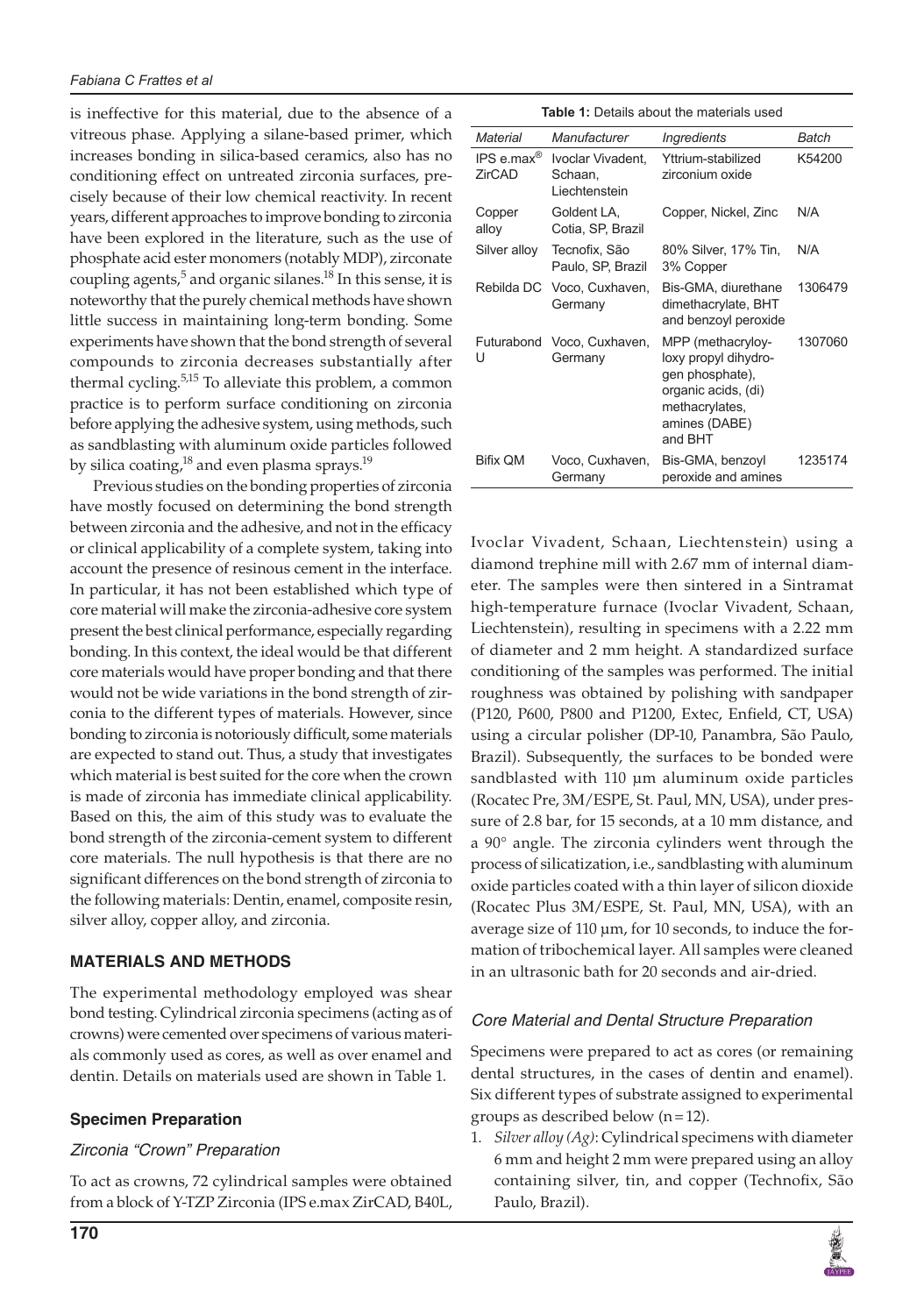- 2. *Copper alloy (Cu)*: Cylindrical specimens (6×2 mm) were prepared from one alloy containing copper, nickel, and zinc (Goldent LA, Cotia, São Paulo, Brazil).
- 3. *Resin (Rebilda)*: Cylindrical specimens were prepared with the aid of a silicone mold  $(6 \times 2 \text{ mm})$  using a dual resin filling material (Rebilda DC, VOCO, Cuxhaven, Germany) applied in a single layer and light cured for 20 seconds, using a light-emitting diode (LED) curing light (Emitter-A, Schuster, Santa Maria, RS, Brazil) with a 550 mW/cm<sup>2</sup> power density.
- 4. *Zirconia (Zr)*: Cylindrical specimens were obtained from blocks of Y-TZP zirconia (IPS e.max ZirCAD, model B40L, Ivoclar Vivadent, Schaan, Liechtenstein), using a diamond trephine mill with 5.8 mm of internal diameter, resulting in specimens with 6.4 mm of diameter and 2.6 mm height. These specimens were sintered as described above, resulting in samples with 4.8 mm of diameter and 2 mm height postsintered.
- 5. *Enamel*: Specimens were obtained from sound bovine incisors, freshly extracted, cleaned, and stored in deionized water under refrigeration until the moment they were used. The roots were removed via a crosssectional cut below the cementoenamel junction using a double-sided diamond disk (KG Sorensen, Barueri, São Paulo, Brazil). The labial surfaces were flattened using P400-SiC sandpaper (Extec, Enfield, CT, USA) under water cooling. A surface of approximately  $6 \times 6$ mm was exposed using the circular polisher.
- 6. *Dentin*: The specimens were prepared in an identical manner to that used for the enamel group, except that a flat dentin surface of approximately  $6 \times 6$  mm was obtained.

# *Specimens Mounting Procedure*

After going through the procedures described above, specimens of the six groups were embedded in 72 PVC tubes with 25 mm of diameter and 30 mm height (Amanco, São Paulo, Brazil), specially cut for the purpose of adapting the specimens to the shear testing machine. The tubes were placed within a silicone matrix with the same dimensions, which provided a seating surface for the samples. The specimens of all groups were then inserted into the tubes, which were filled with acrylic resin (Jet, Articles Dental Classic, Campo Limpo, São Paulo, Brazil). After resin polymerization, the specimens were polished with P-600 sandpaper, applying a load of 436 g/min for 1 minute, to standardize the surface texture of the materials to be bonded, as recommended in ISO TR 11405: 2003.<sup>20</sup>

# **Cementation Procedure**

The conditioned zirconia cylinders (acting as prosthetic crowns) were bonded to the specimens that simulated

cores using the Futurabond U (VOCO, Cuxhaven, Germany) universal adhesive system in self-etch mode. The adhesive was applied according to the manufacturer's recommendations, on the core materials and zirconia cylinders, for 20 seconds, followed by 5 seconds of air blast, and light curing for 10 seconds.

Then, Bifix QM resin cement (VOCO) was applied on the treated surface of the zirconia cylinders, which were then positioned over the core material. A 100 gm load was applied for 4 minutes. After removing the excesses with a disposable applicator, the cement was light-cured for 20 seconds each on opposite sides. After cementation, all specimens were stored in deionized water for 1 week in order to allow for postcuring of the resinous material.

#### **Shear Bond Strength Test**

The specimens were shear tested in a Universal Testing Machine (DL 200MF, EMIC, São José dos Pinhais, PR, Brazil), with a 50 kg load cell at a speed of 1 mm/min. The specimens were fixed on a metal base designed for correctly positioning them inside the testing machine, and then a steel knife-edge was placed over the specimen so that the shear force was directed along the bonded surface. The data was subjected to one-factor Analysis of Variance (ANOVA) followed by Tukey's test. The significance level was 5%.

# **RESULTS**

Variance analysis shows a value of  $p = 0.001$  (F=12.372, 5° of freedom), which allows the rejection of the null hypothesis and the assumption that there are significant differences among the groups. The results of Tukey's test are presented in Table 2.

The bond strength values of the core material represented by silver and copper alloys, as well as zirconia, showed significantly higher means than those obtained for dentin. In addition, no significant differences were found among the mean bond strength of dentin, enamel, and resin groups.

In Graph 1 it is possible to visually compare the mean bond strength values for the different groups.

**Table 2:** Mean (± standard deviation) of the shear bond strength and Tukey's test results

|                |       |       | Groups Mean (MPa) Standard deviation Homogeneous sets* |   |   |
|----------------|-------|-------|--------------------------------------------------------|---|---|
| Dentin         | 12.80 | ±3.18 | A                                                      |   |   |
| Enamel 15.13   |       | ±3.09 | A                                                      | в |   |
| Rebilda 17.20  |       | ±4.67 | A                                                      | B |   |
| Cu alloy 18.93 |       | ±4.66 |                                                        | B | C |
| Ag alloy 22.86 |       | ±5.47 |                                                        |   | C |
| Zirconia 23.65 |       | ±3.64 |                                                        |   | C |

\*Means followed by the same letters are not significantly different at p<0.05.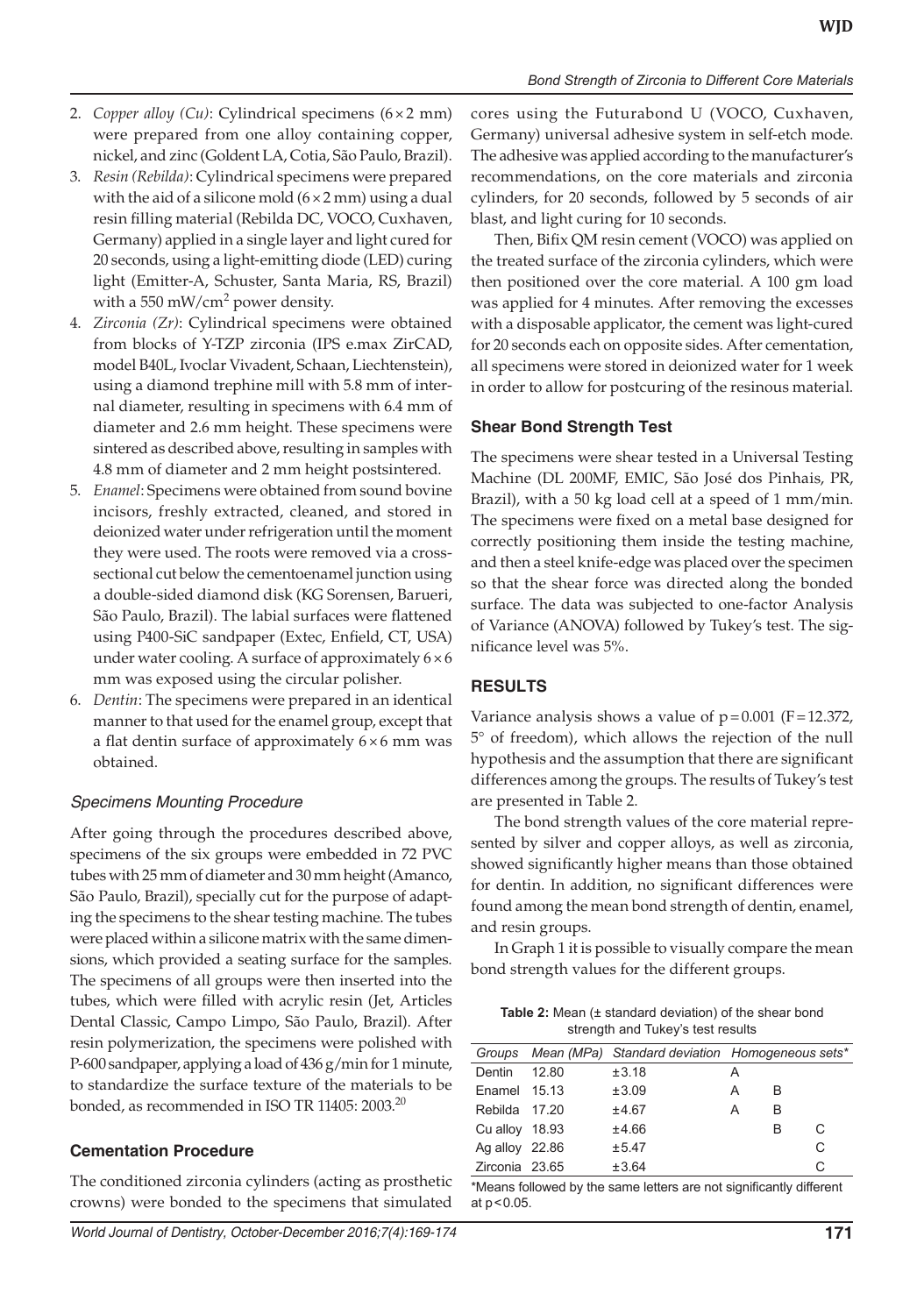

**Graph 1:** Mean shear bond strength SD obtained by the tested groups

#### **DISCUSSION**

Esthetic and physical characteristics of Y-TZP zirconia have led to a surge of interest in this material, as well as the increase of its use in dental clinic. Zirconia has found applications even in posterior teeth crowns,<sup>21,22</sup> where the mechanical loads are higher. As its resistance to fracture after thermal treatment is comparable to that of steel, $23$  its use as a core material has also been investigated.

The existing literature has considered zirconia not only as a promising material, but also as one that is difficult to bond to. $9,15-17,24,25$  As it is essentially inert and nonpolar, chemical conditioning techniques commonly used in ceramics that have silica in their composition are ineffective on zirconia surfaces, unless they are pretreated.<sup>9</sup> In this sense, various methods to increase mechanical retention have been investigated.<sup>26,27</sup> It has been reported that the method employed in this study, blasting the zirconia surface with aluminum oxide particles, followed by silicatization, i.e., blasting with alumina particles coated with a silica layer, and finally by silane application, significantly improves bonding.<sup>25,27-29</sup>

When sandblasted with high-speed alumina particles, a zirconia surface loses material in a relatively even way, which causes an increase of its roughness, and thus of its contact area, allowing for a better flow of the luting material and providing micromechanical interlock.<sup>29</sup> When the alumina particles are coated with silica, in addition to the roughening, silicon dioxide molecules from the sand particles are transferred to the zirconia surface. The impregnation depth may reach up to 15 μm, forming silica islands which are fused to the zirconia surface. Silane molecules, which are part of the Futurabond U adhesive system, provide a chemical interface between the silica fused to the zirconia surface and the resin cement. As the alkoxy group (of the silane molecule) chemically

bonds to silicatized surface, the methacrylate group can copolymerize with the resins in the cement.<sup>9</sup>

Previous studies have shown that the bond strength to zirconia depends on the adhesive system used. $30,31$ Although studies using the system chosen here (Futurabond U) for bonding to zirconia have not been found for a direct comparison, given that it is a fairly recent material, the results presented here can be compared to other studies that used adhesive systems with similar chemical composition, i.e., adhesives which have organic phosphate acid monomers as ingredients.<sup>28,31,32</sup>

The zirconia–zirconia shear bond strength was the largest found in the present study. In addition to the conditioning performed on the surface, another reason for, i.e., the presence of a phosphate monomer in the adhesive system, since the monomer's phosphate ester group binds directly to metallic oxides, including zirconium oxide.<sup>33</sup> The zirconia–zirconia group also had the lowest variance-to-mean ratio. As the two interfaces involved are between cement and zirconia and the specimens were treated similarly, both interfaces are expected to bond in a very homogeneous way.

On the contrary, the lowest bond strength was found between dentin and zirconia. That, however, is more a reflex of the general difficulty of bonding to dentin,  $34$ which is caused by its high organic content and humidity,<sup>35,36</sup> than any factor related specifically to zirconia. That is, although it was low compared to other substrates, one cannot say that bonding to dentin has been inadequate. However, a recent study on the bonding of universal adhesives to dentin, including Futurabond U, used in this study, confirmed that the bond strength is independent of application mode (self-etching and etchand-rinse) and remains high even after thermal cycling, suggesting that its use is appropriate in different clinical conditions.<sup>37</sup>

The mean bond strength to enamel was slightly, but not significantly, higher than that to dentin. The adhesion mechanism to both substrates is quite similar and involves mechanical and chemical factors. Mechanically, in the presence of the acid contained in the adhesive system, the minerals in the hard tissues are removed and replaced by resin monomers which, by diffusion, infiltrate the porosities created by the absence of mineral, generating micromechanical retention after polymerization.<sup>38</sup> Chemically, the phosphate functional monomers in the adhesive system bond ionically to calcium of hydroxyapatite, forming calcium phosphate, along with a limited surface-decalcification effect.<sup>38</sup> Regarding dentin, it is interesting to note that by having moderate acidity (pH  $\approx$  2),<sup>37</sup> the Futurabond U adhesive system, when applied in self-etch mode, causes the formation of a much thinner hybrid layer than that which is obtained

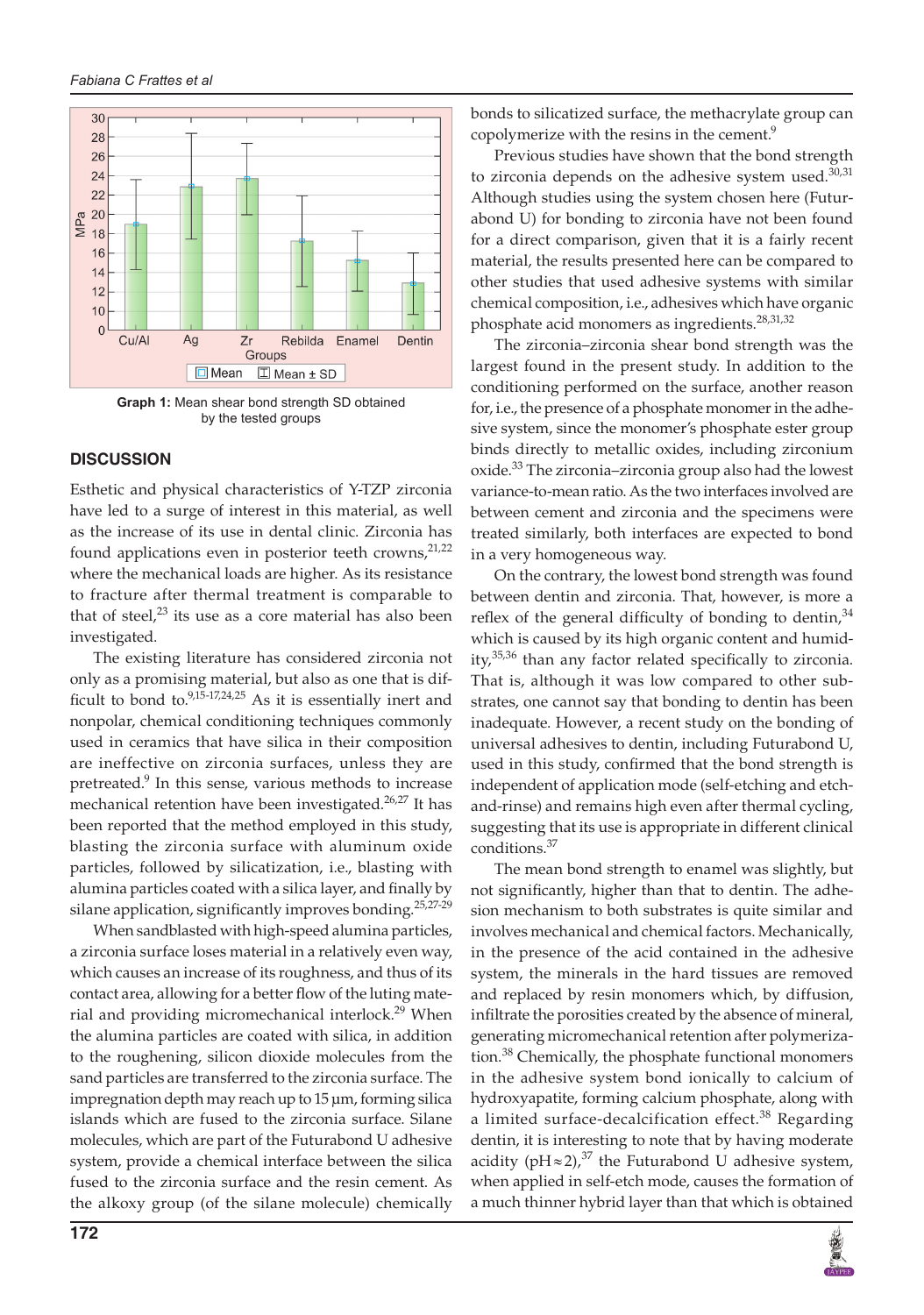#### *Bond Strength of Zirconia to Different Core Materials*

when more acidic adhesives or etch-and-rinse mode are employed, but the thickness of the hybrid layer seems to have no importance for the bonding effectiveness. On the contrary, when the surface is only slightly demineralized, moderate acidity adhesive systems preserve the collagen, keeping it encapsulated in a protective layer of hydroxyapatite.<sup>38</sup>

The mean bond strength of the Rebilda DC dual resin was better than that of enamel, but not significantly higher. The bonding mechanism is essentially polymerization based: The greater the occurrence of copolymerization between the cement monomers and the resin at the interface, the greater the bond strength. In addition to light exposure, the polymerization reaction is accelerated by the presence of co-initiators that promote bonding of resin luting agents present both in the cement and in Rebilda to the adhesive layer.<sup>39,40</sup>

Both alloys used had significantly better bond strength than dentin. This performance may be attributed the chemical interaction between the phosphate of the functional monomer and the metallic ions.<sup>15</sup> This result is particularly interesting because it suggests that in teeth with little remaining coronal structures or other situations in which the most suitable core is a metallic one, clinicians can use zirconia crowns. Furthermore, in a clinical situation, should it be necessary to replace a crown already installed over a metallic core, and zirconia is being considered as the material for the new crown, there is no need to replace the core itself.

Within the limitations of this study, it was observed that the bond strength of zirconia to all tested substrates was equal to or higher than that to dentin, which constitutes the core of a healthy tooth after preparation. Clinical studies have reported high success rates in indirect restorations with zirconia, including in crowns installed directly over dentin.<sup>41,42</sup> It is therefore expected that the success in bonding zirconia to the various materials studied in the present study will be reproduced clinically.

#### **CONCLUSION**

Among the core materials tested, the one that best bonded to zirconia was zirconia itself. It would probably be the core material of choice in clinical cases where crown retention must be improved, followed closely by silver alloys. All materials tested bonded similarly (enamel, Rebilda) or better (copper and silver and zirconia) to zirconia than dentin.

#### **REFERENCES**

1. Kelly JR, Nishimura I, Campbell SD. Ceramics in dentistry: Historical roots and current perspectives. J Prosthet Dent 1996 Jan;75(1):18-32.

- 2. Heikkinen TT, Matinlinna JP, Vallittu PK, Lassila LV. Dental zirconia adhesion with silicon compounds using some experimental and conventional surface conditioning methods. Silicon 2009 Jul;1(3):199-202.
- 3. Manicone PF, Rossi Iommetti P, Raffaelli L. An overview of zirconia ceramics: basic properties and clinical applications. J Dent 2007 Nov;35(11):819-826.
- 4. Piconi C, Maccauro G. Zirconia as a ceramic biomaterial. Biomaterials 1999 Jan;20(1):1-25.
- 5. Yoshida K, Tsuo Y, Atsuta M. Bonding of dual‐cured resin cement to zirconia ceramic using phosphate acid ester monomer and zirconate coupler. J Biomed Mater Res B Appl Biomater 2006 Apr;77(1):28-33.
- 6. Chekhani UN, Mikeli AA, Huettig FK. All-ceramic prosthetic rehabilitation of a worn dentition: use of a distal cantilever. Two-year follow-up. Dent Res J 2013 Jan;10(1):126-131.
- 7. Stawarczyk B, Özcan M, Hämmerle CH, Roos M. The fracture load and failure types of veneered anterior zirconia crowns: an analysis of normal and Weibull distribution of complete and censored data. Dent Mater 2012 May;28(5):478-487.
- 8. Guazzato M, Albakry M, Ringer SP, Swain MV. Strength, fracture toughness and microstructure of a selection of allceramic materials. Part II. Zirconia-based dental ceramics. Dent Mater 2004 Jun;20(5):449-456.
- 9. Thompson JY, Stoner BR, Piascik JR, Smith R. Adhesion/ cementation to zirconia and other non-silicate ceramics: Where are we now? Dent Mater 2011 Jan;27(1):71-82.
- 10. Ardlin BI. Transformation-toughened zirconia for dental inlays, crowns and bridges: chemical stability and effect of low-temperature aging on flexural strength and surface structure. Dent Mater 2002 Dec;18(8):590-595.
- 11. Koutayas SO, Kern M. All-ceramic posts and cores: the state of the art. Quintessence Int 1999 Jun;30(6):383-392.
- 12. Scolaro J, Valle A, Bonfante G, Diniz D. Evaluation of the traction resistance of cast crowns cemented on rigid and cast post reconstructed teeth. Braz Dent Sci 2010 Apr-Jun;6(2): 12-19.
- 13. Aksornmuang J, Foxton RM, Nakajima M, Tagami J. Microtensile bond strength of a dual-cure resin core material to glass and quartz fibre posts. J Dent 2004 Aug;32(6):443-450.
- 14. Aboushelib MN, Kleverlaan CJ, Feilzer AJ. Microtensile bond strength of different components of core veneered all-ceramic restorations: Part II: Zirconia veneering ceramics. Dent Mater 2006 Sep;22(9):857-863.
- 15. Kern M, Wegner SM. Bonding to zirconia ceramic: adhesion methods and their durability. Dent Mater 1998 Jan;14(1):64-71.
- 16. Piascik JR, Wolter SD, Stoner BR. Development of a novel surface modification for improved bonding to zirconia. Dent Mater 2011 May;27(5):e99-e105.
- 17. Aboushelib MN, Matinlinna JP, Salameh Z, Ounsi H. Innovations in bonding to zirconia-based materials: Part I. Dent Mater 2008 Sep;24(9):1268-1272.
- 18. Matinlinna JP, Heikkinen T, Özcan M, Lassila LV, Vallittu PK. Evaluation of resin adhesion to zirconia ceramic using some organosilanes. Dent Mater 2006 Sep;22(9):824-831.
- Derand T, Molin M, Kvam K. Bond strength of composite luting cement to zirconia ceramic surfaces. Dent Mater 2005 Dec;21(12):1158-1162.
- 20. ISO T. 11405. Dental materials Testing of adhesion to tooth structure. 2003:1-10.
- 21. McLaren EA, White SN. Glass-infiltrated zirconia/aluminabased ceramic for crowns and fixed partial dentures: